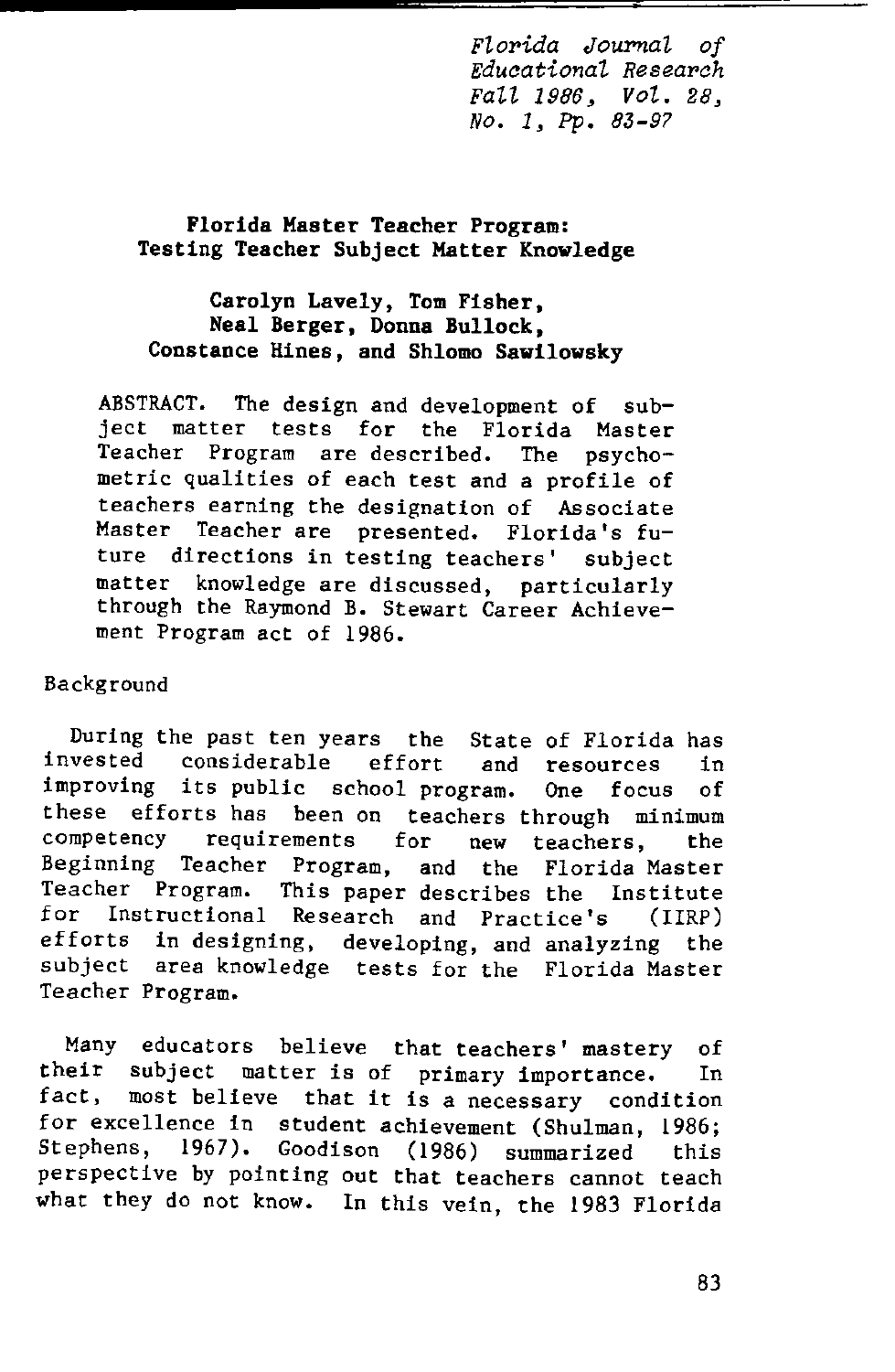Legislature created the Florida Meritorious Personnel Program to identify, reward, and hopefully retain<br>superior personnel in the public schools. One personnel in the public schools. One requirement of the program was for candidates to pass, with high standing. a subject matter test in their area of assignment.

The 1984 Florida Legislature substantially rewrote the initial program and renamed it the Florida Master Teacher Program. The revised program defined the criteria for becoming an Associate Master Teacher or a Master Teacher as follows:<br>1. To qualify as an A

- qualify as an Associate Master Teacher (AMT), a teacher must have four years teaching experience of which two years minimum must be in-state; document either an infield **masters degree or its equivalent or document a superior score on a subject area** examination approved an examination by the State Board of Education; document a **superior performance evaluation on a SBE** approved evaluation instrument administered by the principal.<br>To qualify as a
- 2. To qualify as a Master Teacher (MT), the teacher would need to have completed seven years of teaching, hold a professional service or continuing contract, and have served three years as an AMT.

Additionally, the 1984 Legislature created the Institute for Instructional Research and Practice and assigned it three main purposes: (1) to conduct and assemble research to validate subject area knowledge<br>for instructional personnel: (2) to conduct and personnel;  $(2)$  to conduct and assemble research related to teacher performance; and (3) to conduct and assemble research related to student performance.

In October, 1984, the State Board of Education approved the amended version of the rules for the Florida Master Teacher Program. The main provisions for the subject area examinations are the following:

Subject area examinations are defined as a standardized assessment process that measures the candidate's knowledge of the appropriate subject area.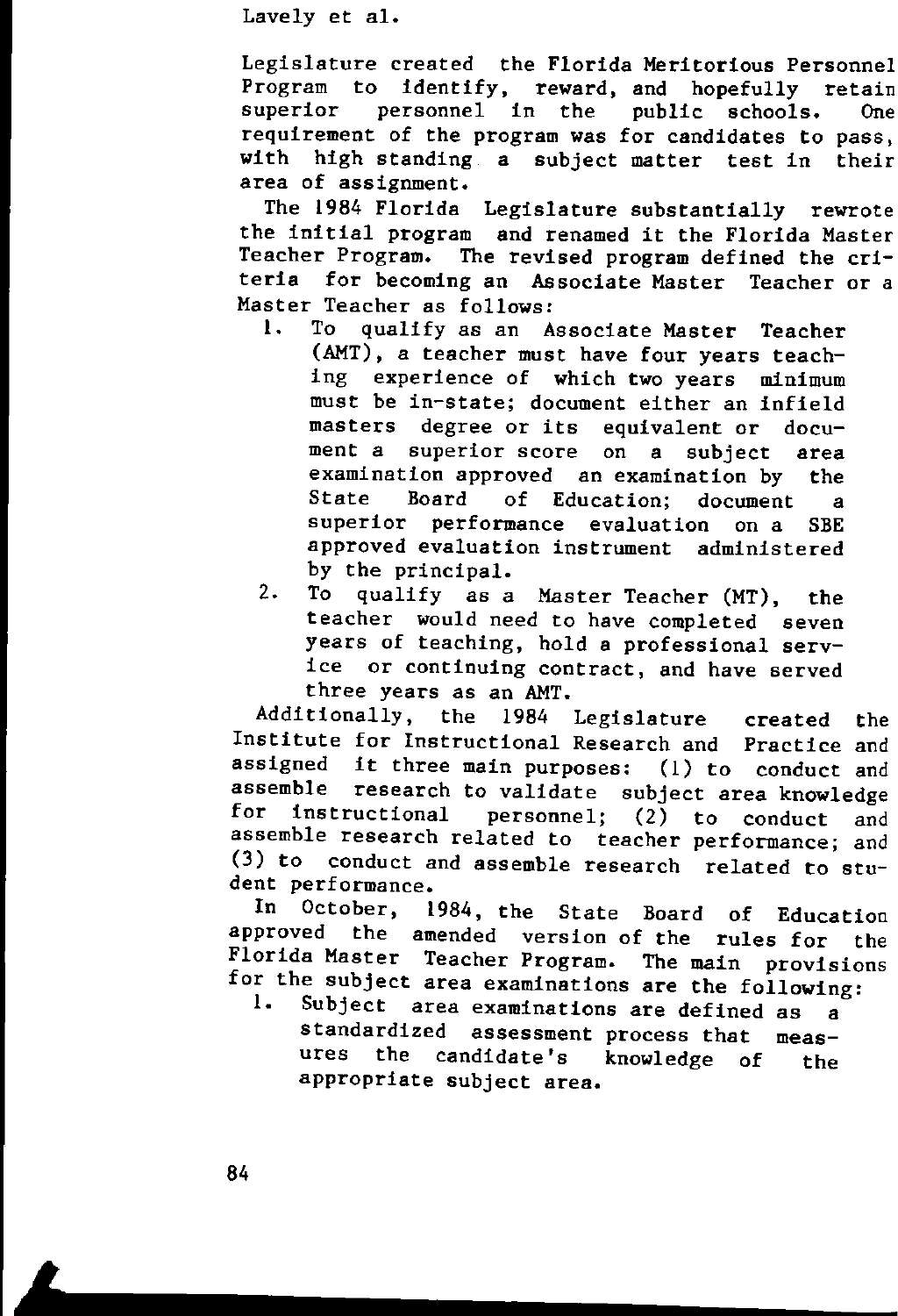- 2. The institute is to validate subject areas **and examinations.**
- 3. The examinations shall be administered by test administration agencies under contract with the Department of education.
- 4. A superior score shall be at or above the 75th percentile.

The Test Development Process

The development of subject area examinations began<br>th the selection of content areas to be tested. with the selection of content areas to be tested. Using data provided by the Florida Department Education about the number of teachers by teaching<br>accignments, the Institute staff and consultants assignments, the Institute staff and consultants<br>solacted nine-areas-for-initial-testing. These-areas selected nine areas for initial testing. were Business Education, Elementary Education,<br>English Executional Child Education, Gifted English, Exceptional Child Education, Gifted **Education, Music, Mathematics, Science, and Spanish.** Later, Science was divided into Biology, Chemistry, Earth Science, General Science and Physics. Thus, a total of 13 subject area examinations was developed in 1984/1985. During the second year of the program, five additional tests were developed including Art<br>Education, Speech and Language Disorders, Home Education, Speech and Language Economics, Reading, and School Psychology.

**For each subject area chosen, two, nine-member** groups were formed: a writing task force and a validation team. The writing task force's responsibilities included developing, reviewing, and revising the domain analyses, test blueprints, item specifi-<br>cations, and test items. The validation teams' cations, and test items. **responsibilities included providing an external review** and evaluation of each of the documents produced by the writing teams, as well as the final tests. The recommendations of the validation teams were used by the writing teams to refine the documents.

Criteria for membership in each group included expertise in content and/or measurement as well as representation by region and ethnic group. Recommendations for members were solicited from professional **teacher organizations and unions; education associ**ations. and administrators of schools and colleges throughout the state. The teams formed consisted of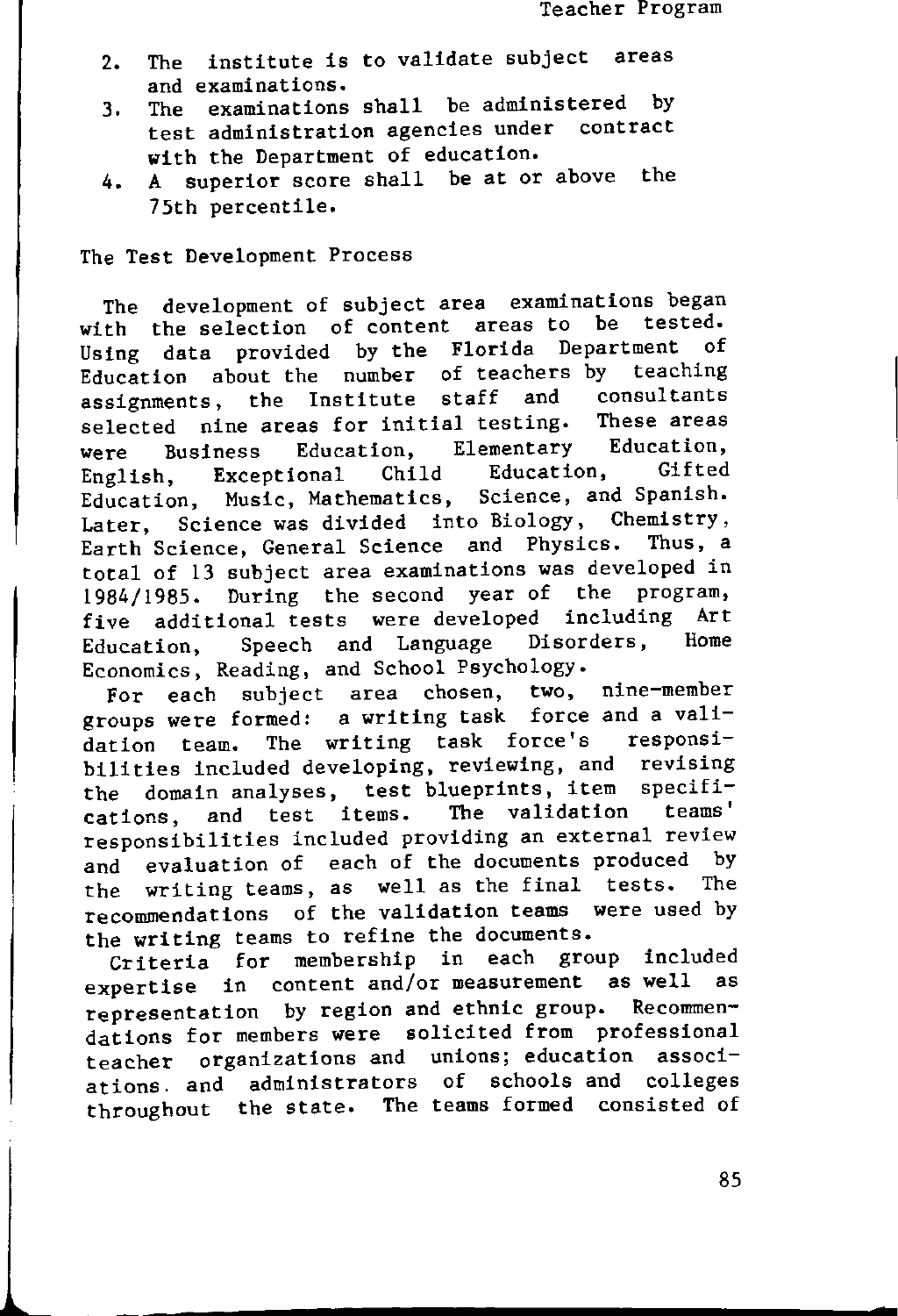a majority of classroom teachers. Table 1 shows the representation of writing task forces and validation teams for the 1984-85 and the 1985-86 groups.

The first task was the development and validation of test blueprints. The test blueprints defined each subject area domain to be tested. Each blueprint was a two-way matrix with one dimension that listed weighted topics and subtopics and another that identified the cognitive skill levels to be measured. The following three-element cognitive skill taxonomy (Ward, 1983) was used: (1) recognition which is remembering or simple recall; (2) application which involves the classification and interpretation of **information, concepts, principles, and procedures; and** (3) problem solving which requires the integration of principles, rules, or laws, and evaluation. The blueprint was used to prescribe the tests' balance across topics and across cognitive skill levels for each topic.

The following sequence of activities was used to produce each test blueprint. First, writing task forces received training in the purposes for and characteristics of test blueprints. After instruction, they produced the first blueprint drafts, which were critiqued and revised by Institute staff and expert consultants. Given this feedback, task forces revised and refined the blueprints. After completion, the appropriate external validation team critiqued each blueprint using a prescribed Domain Plan (1IRP, 1984a) and Test Blueprint Review Form (IIRP, 1984b). The criteria for review included job relatedness, completeness, balance, and bias. Based on their judgments, the test blueprints were again revised by the writing task force.

The second task was to develop item specifications. Multiple choice items were prescribed for their versatility, objectivity, and economy. The specifications were to define each skill to be measured, delineate the stimulus and response attributes of the **items, describe scoring procedures, and present a** Following instruction in developing item specifications, the writing task forces developed item specifications congruent with the test-blueprints.<br>These specifications were reviewed and rouised by specifications were reviewed and revised by

**s**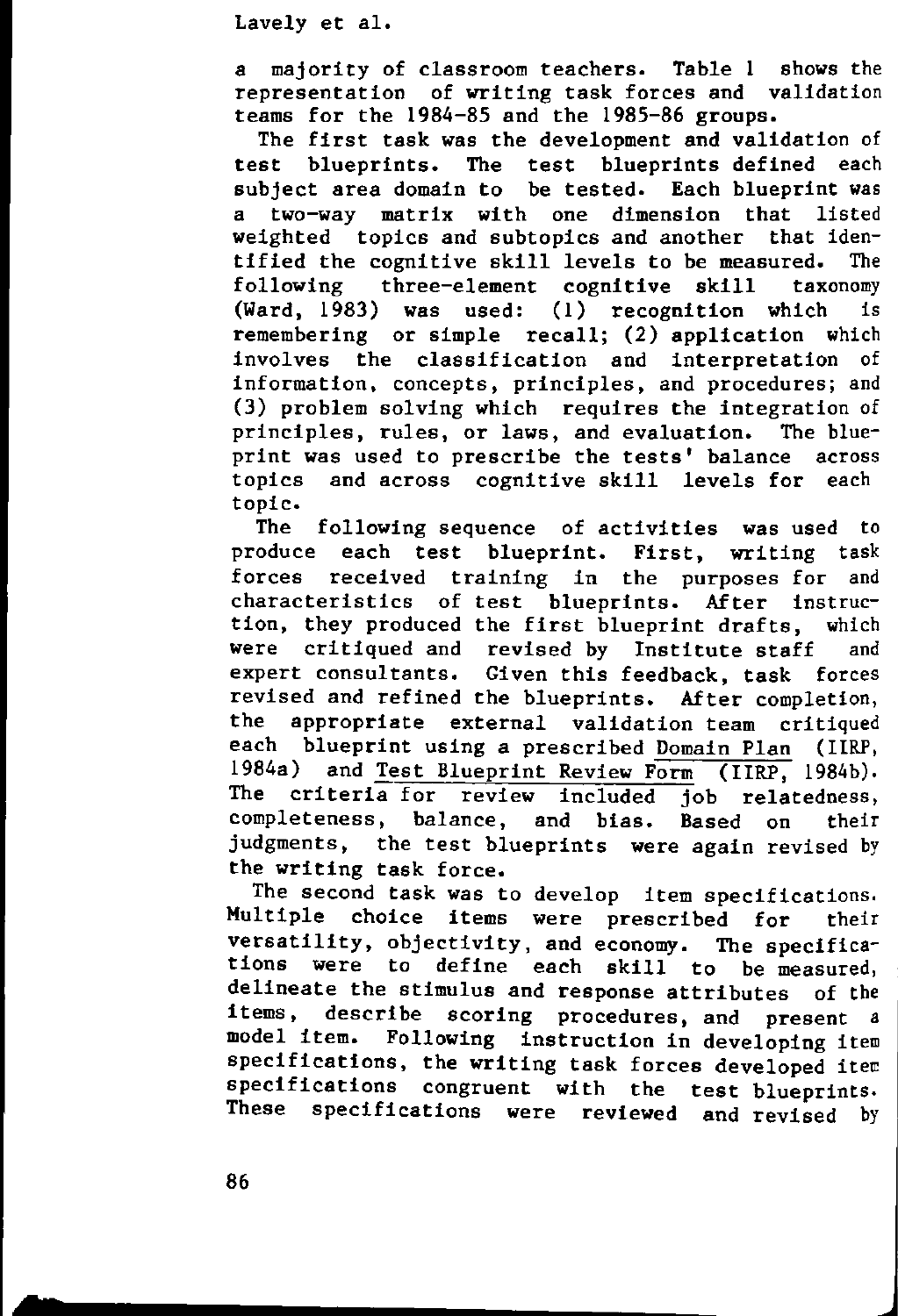| Community Colleges<br><b>School Districts</b><br>Universities<br>Membership<br>Schools                  | Writing Task Forces<br>1984-85<br>$\tilde{=}$ | 1985-86<br>$\overline{\mathbf{c}}$ | $1985 - 86$<br>$2^{\circ}$                    | $1985 - 86$<br>m<br>$\mathbf{L}$<br>ત્ર<br>Validation Teams |
|---------------------------------------------------------------------------------------------------------|-----------------------------------------------|------------------------------------|-----------------------------------------------|-------------------------------------------------------------|
| Community College Teachers<br>School District Supervisors<br>Teachers K-12<br>Professors<br>Individuals | $\mathcal{S}$<br>25<br>$\equiv$<br>$\sim$     | ທ<br>⊻                             | $\bullet$<br>$\overline{15}$<br>$\frac{4}{4}$ | 7008<br>ี                                                   |

The Composition of Writing Task Forces and Validation Teams

TABLE 1

87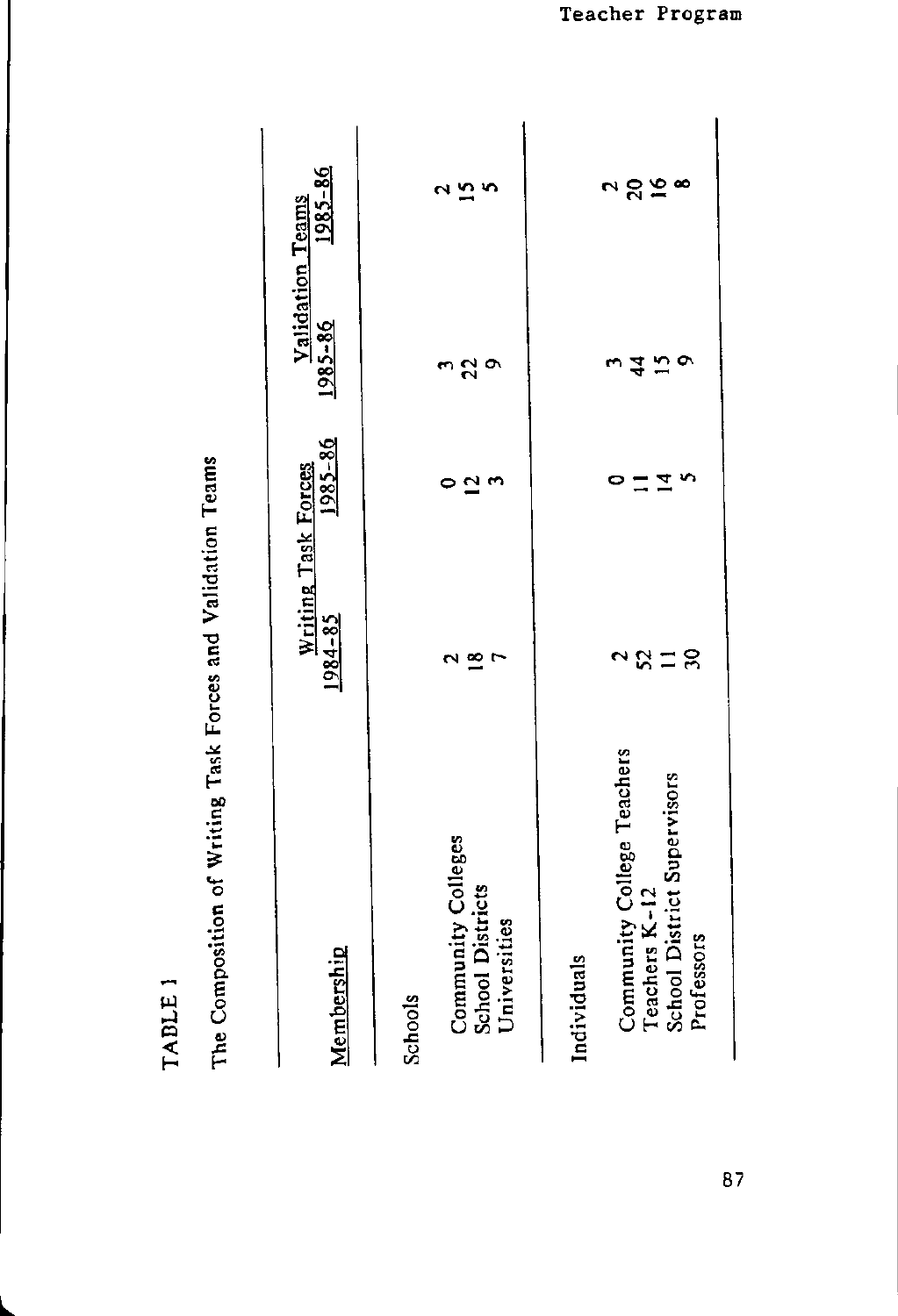<sup>a</sup> majority of classroom teachers. Table I shows the representation of writing task forces and validation teams for the 1984-85 and the 1985-86 groups.

The first task was the development and validation of test blueprints. The test blueprints defined each subject area domain to be tested. Each blueprint was a two-way matrix with one dimension that listed weighted topics and subtopics and another that identified the cognitive skill levels to be measured. The following three-element cognitive skill taxonomy (Ward, 1983) was used: (I) recognition which is remembering or simple recall; (2) application which involves the classification and interpretation of **information, concepts, principles, and procedures; and** (3) problem solving which requires the integration of principles, rules, or laws, and evaluation. The blueprint was used to prescribe the tests' balance across topics and across cognitive skill levels for each topic.

The following sequence of activities was used to produce each test blueprint. First, writing task forces received training in the purposes for and characteristics of test blueprints. After instruction, they produced the first blueprint drafts, which were critiqued and revised by Institute staff and expert consultants. Given this feedback, task forces revised and refined the blueprints. After completion, the appropriate external validation team critiqued each blueprint using a prescribed Domain Plan (IIRP, 1984a) and Test Blueprint Review Form (IIRP, 1984b). The criteria for review included job relatedness, completeness, balance, and bias. Based on their judgments, the test blueprints were again revised by the writing task force.

The second task was to develop item specifications. Multiple choice items were prescribed for their versatility, objectivity, and economy. The specifica-<br>tions were to define each skill to be measured define each skill to be measured, delineate the stimulus and response attributes of the<br>items, describe scoring procedures and present a describe scoring procedures, and present a model item. Following instruction in developing item specifications, the writing task forces developed item specifications congruent with the test-blueprints.<br>These specifications were reviewed and revised by specifications were reviewed and revised by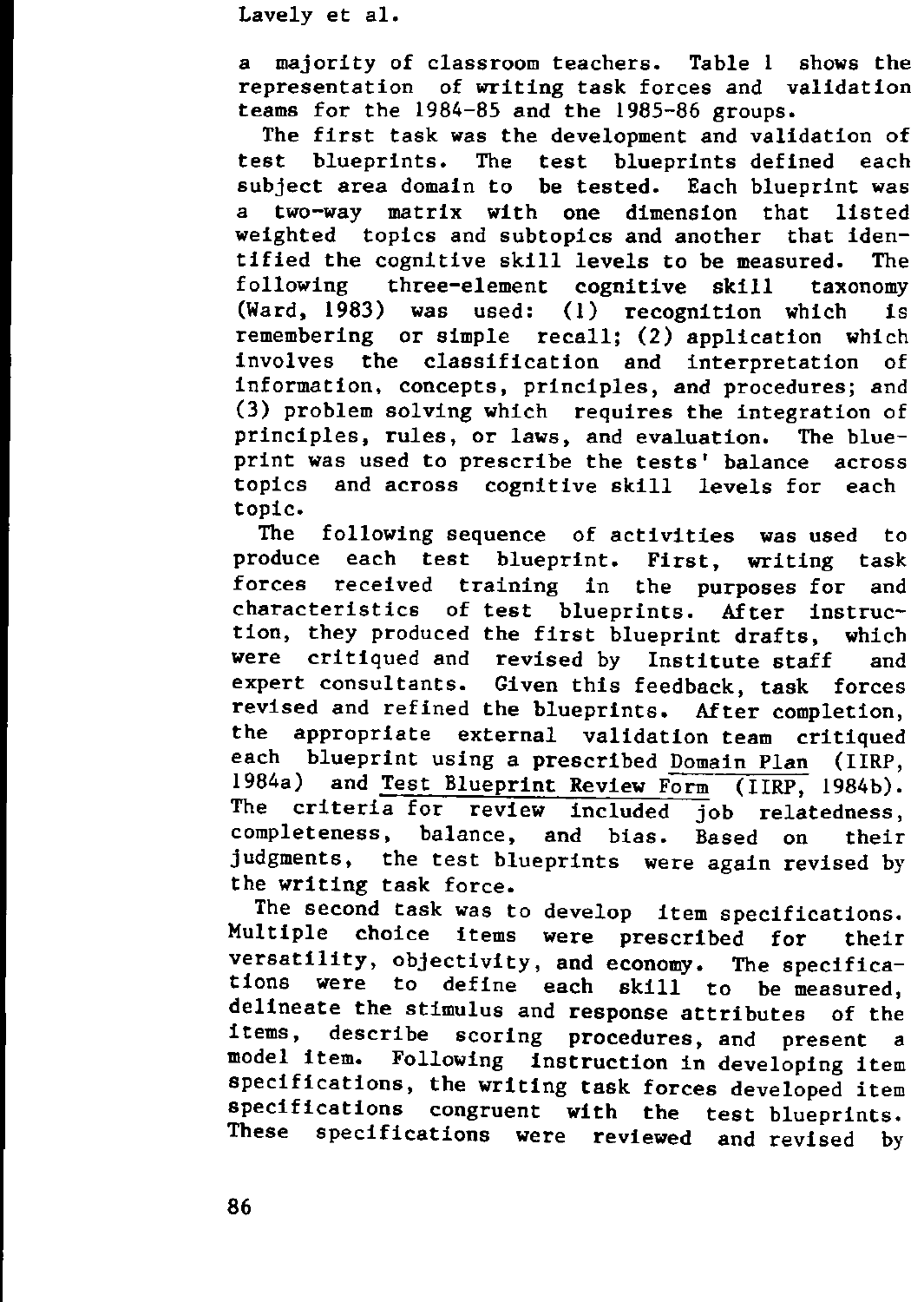| 280<br>$\frac{2}{15}$<br>S<br>N<br>$\bullet$<br><u>ე</u><br>22<br>$\circ$<br>$\frac{4}{4}$<br>$\overline{15}$<br>$\overline{5}$<br>≥<br>ç<br>ສ<br>≌<br>25<br>J,<br>$\equiv$<br>$\tilde{\phantom{0}}$<br>Community College Teachers<br>School District Supervisors<br>Community Colleges<br>Teachers K-12<br><b>School Districts</b><br>Universities<br>Professors<br>Individuals | 2011 - 2022 - 2022 - 2022 - 2022 - 2023 - 2023 - 2023 - 2023 - 2023 - 2023 - 2023 - 2023 - 2023 - 2023 - 2023 - 2024 - 2023 - 2023 - 2023 - 2023 - 2023 - 2023 - 2023 - 2023 - 2023 - 2023 - 2023 - 2023 - 2023 - 2023 - 2023<br>Membership<br><b>Schools</b> | Writing Task Forces<br>1984-85 | 1985-86 | 1985-86 | $1985 - 86$<br>Validation Teams |
|----------------------------------------------------------------------------------------------------------------------------------------------------------------------------------------------------------------------------------------------------------------------------------------------------------------------------------------------------------------------------------|---------------------------------------------------------------------------------------------------------------------------------------------------------------------------------------------------------------------------------------------------------------|--------------------------------|---------|---------|---------------------------------|
|                                                                                                                                                                                                                                                                                                                                                                                  |                                                                                                                                                                                                                                                               |                                |         |         |                                 |
|                                                                                                                                                                                                                                                                                                                                                                                  |                                                                                                                                                                                                                                                               |                                |         |         |                                 |
|                                                                                                                                                                                                                                                                                                                                                                                  |                                                                                                                                                                                                                                                               |                                |         |         |                                 |

The Composition of Writing Task Forces and Validation Teams

TABLE 1

87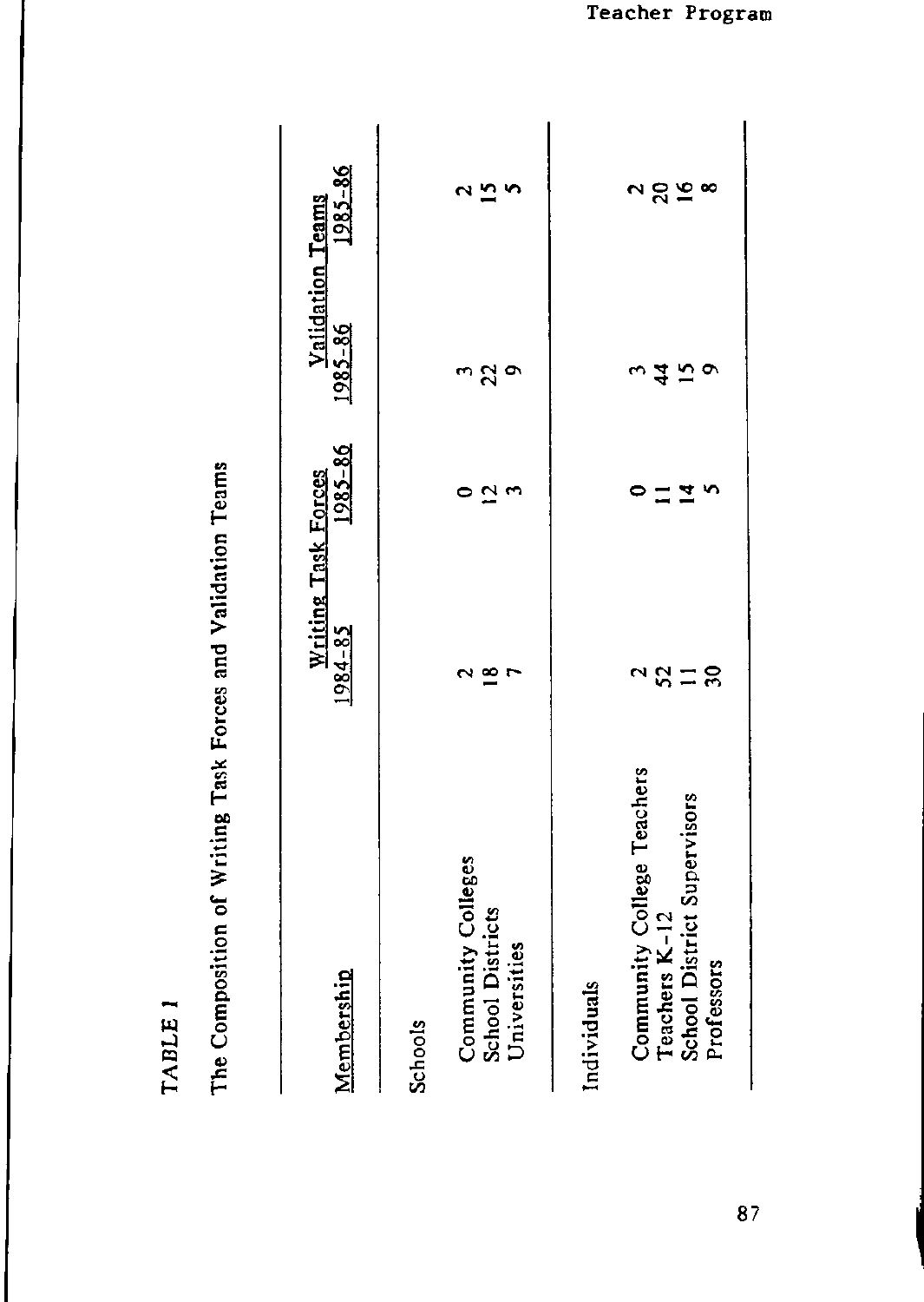Institute staff and consultants. After specifications were completed, they were critiqued by the appropriate validation team using the prescribed Item Specifications Review Form (IIRP, 1984c). Each part of the specification, including the skill statement, stimulus<br>attributes response attributes, and scoring proceattributes, response attributes, and scoring procedures, was judged as revision or unacceptable.

Due to the large volume of item specifications to be reviewed, each validation team was divided into twomember mini-teams. Each mini-team was critique a number of specifications. If agreement could not be reached on any specification, it was subjected to review by the full validation team. Each<br>mini-team presented its overall impressions of the mini-team presented its overall impressions of the item specifications to the These team critiques were communicated to the coordinators of the appropriate writing task forces. The writing task forces then made the recommended revisions in the item specifications.

The third task was to write the items according to the specifications. Following instruction in item writing, each writing task force was charged with writing three times the number of prescribed items, and each group produced an item pool of between 350 and 500 items. Two separate reviews were used to critique these items. First, all the writing task forces were assembled and assigned to small groups to conduct an internal review under the direction of Institute Staff and observation by Department of Education personnel. Using the Internal Review Form for Multiple Choice Items (IIRP, 1984d), each group examined its assigned items using the following criteria: consistency with item specifications, clarity, correctness of the keyed answer, plausibility of distractors, grammatical correctness, difficulty, freedom from bias, and other characteristics. The writing teams corrected those items judged inadequate. Second, the appropriate external validation teams used the same procedures and criteria to critique the items and to select a set of items from the pool for pilot testing.

The fourth task was to field test the chosen items and then select the best ones for the final version of the test. The items chosen for the field test were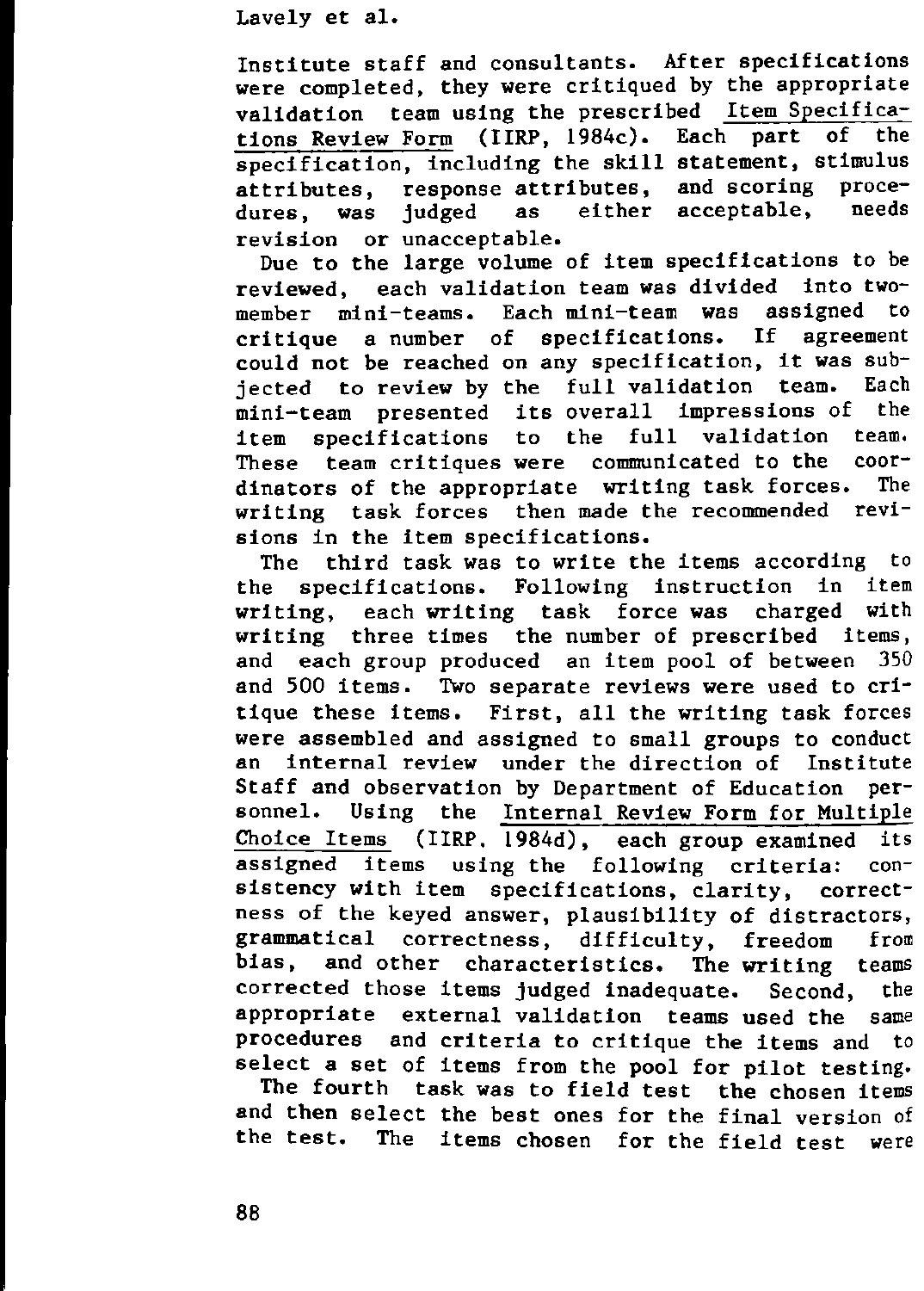Teacher Program

administered to teachers in private schools and to upper-level undergraduates nearing completion of their studies. A full scale field test was not conducted although this is desirable in developing new testing programs. One reason for this omission was that a full scale field test should involve examinees who are similar in characteristics to the intended population, and members of the intended population might choose to take the exam· This would affect the tests' security. Although there are strategies to overcome this hindrance, sufficient time was not available under the timelines prescribed by the legislation.

Following administration of the items to the two groups, item data were compiled and used to identify and eliminate faulty items. For each content area, those items judged best were selected for inclusion on the final subject area tests. At this point, validation teams were reassembled to critique and validate the completed test forms. Following any necessary **refinements, camera ready copies of the tests were** produced and delivered to Educational Testing Service in Princeton, New Jersey for printing and administration.

The Tests' Content Validity and Reliability

The development process that was used helps to ensure the content validity of the tests. Nunnally (1978) recommends that the content validity of a test be judged by the plan and procedures of construction rather than by other methods after tests are constructed and administered. Support for the content validity of these tests is provided from several **sources. In a position paper on the process used to** develop these subject area tests (IIRP, 1986), three **external, out-af-state consultants, Mehrens, Solomon,** and Miller concluded that:

We know of no organization that has constructed such quality examinations in the timeframe and with the resources available. In fact, we really do not see how any organization could have proceeded in any better fashion. (p. 2)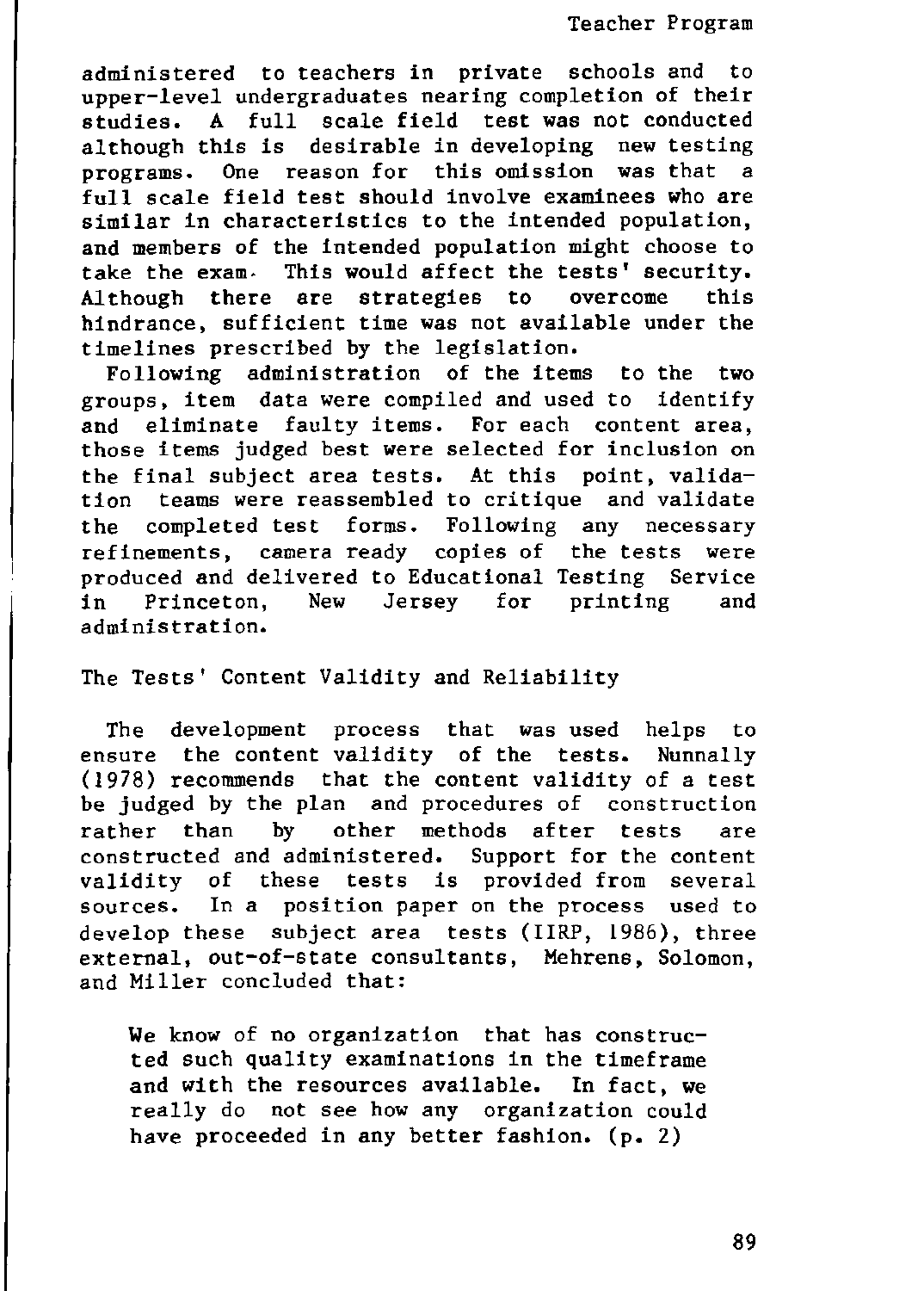What inference do we wish to draw from the tests? Simply that those who score above the 75th percentile are in the upper quartile of the teachers who took the tests on knowledge<br>of the content domain which was sampled in of the content domain which was sampled in<br>the tests. The method of constructing the the tests. The method of constructing domain insured a relevant domain while the method of item construction insured that the items did, in fact, sample that domain... That is sufficient for the current use of the test. (pp, 33-34)

The State Board of Education commissioned an external, independent evaluation of the tests by MGT of America, Inc. In their report (MGT of America, Inc., 1985) they concluded that:

The process outlined by the **measurement con**su1tants and Institute staff was sufficiently **rigorous to assure content** validity. (Ch. 3,  $p. 8)$ 

In terms of the definition of what constitutes an Associate Master Teacher, these tests do<br>have content validity. That is these tests content validity. That is, these tests do enable the Department of Education to identify those teachers who have superior knowledge of the content domain. (Ch. 3, p. 10)

The first administration of the original set of subject area examinations occurred in March, 1985, and the second administration was in January. 1986. The **second set of subject area exams were administered in** March and April of 1986. From these administrations, the reliability of each test was tabulated. Table 2 contains measures of reliability using the Kuder-Richardson (KR-20) index of internal consistency and<br>the Brennan-Kane (B-K) index of dependability the Brennan-Kane (B-K) index of dependability (Brennan and Kane, 1977). This table also includes the standard error of measurement for each test (SEM); the number of examinees; the mean; and the standard deviation for each test.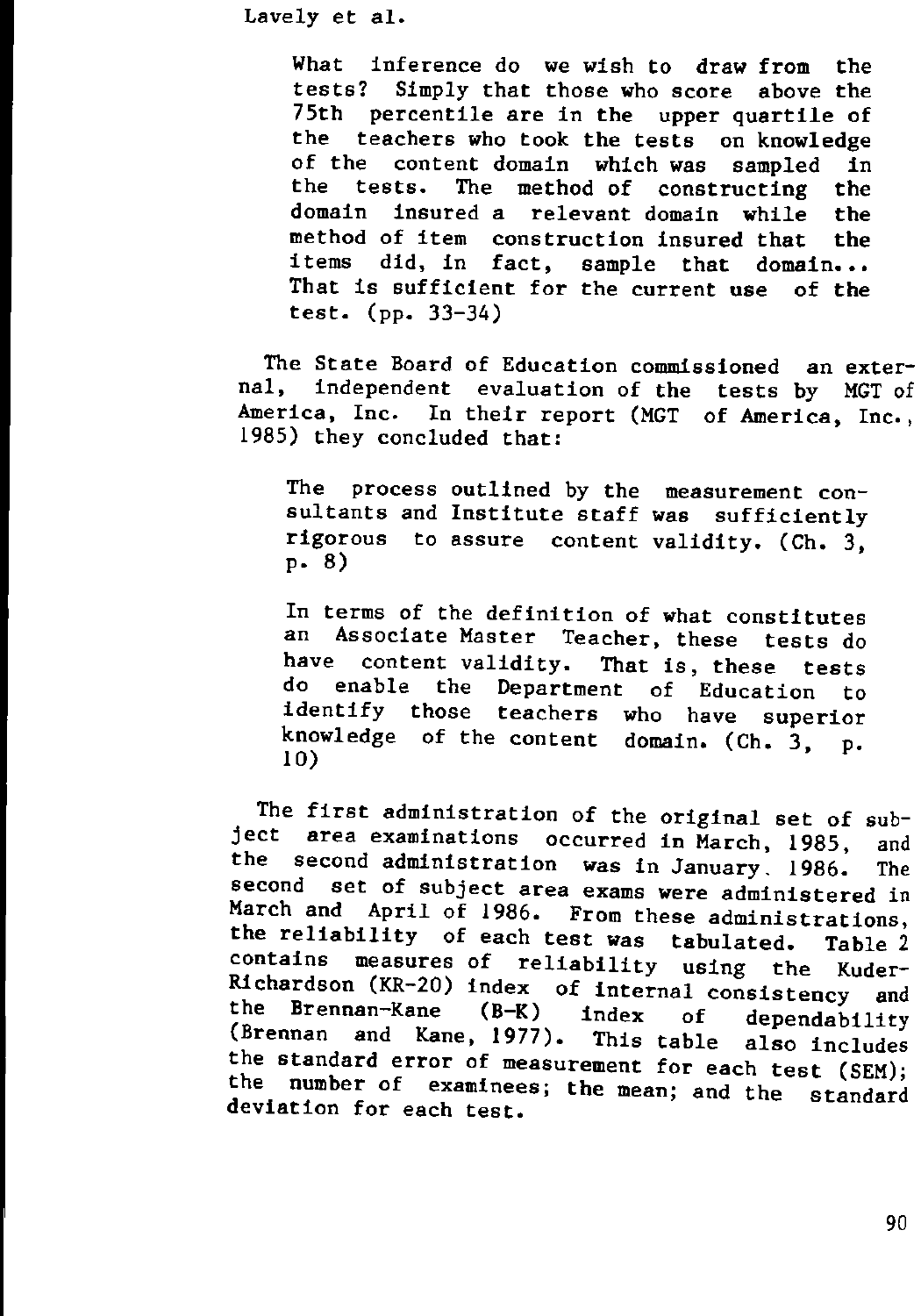The Kuder-Richardson index reflects the homogeneity of the items in a test. All tests but two, SLD and Gifted Education had internal consistency reliability coefficients greater than .80, demonstrating a high level of reliability for newly-constructed instruments (Ebel, 1972). The Brennan-Kane Index of Dependability (B-K) is useful in deciding whether an examinee is truly above or below the cutting score. The B-K indices ranged from .80 to .97 indicating a high degree of dependability at the cutting score.

Continued Item Analysis After Test Administration

Since a full scale field test was not conducted prior to the first administration of each test, extensive analyses of the first administration data were performed prior to preparing examinee score reports. The following criteria were used to score items for additional review:

- 1 **p** values less than .50<br>2. one or more distractor
- or more distractors selected as frequently or more frequently than the keyed option
- 3. negative or very low point-biserial correlations
- **4. one or more examinees questioning the item** during the test
- 5. divergent p values for Black and White examinees
- 6. divergent p values for Hispanic and White **examinees**

Following these data analyses, the Institute developed alternative test forms to be used in the second test administrations. In addition, a plan for linear equating examinee scores was developed for scoring the tests in 1985-86. This plan is based on Angoff's (1971) Design IV, subdesign (a).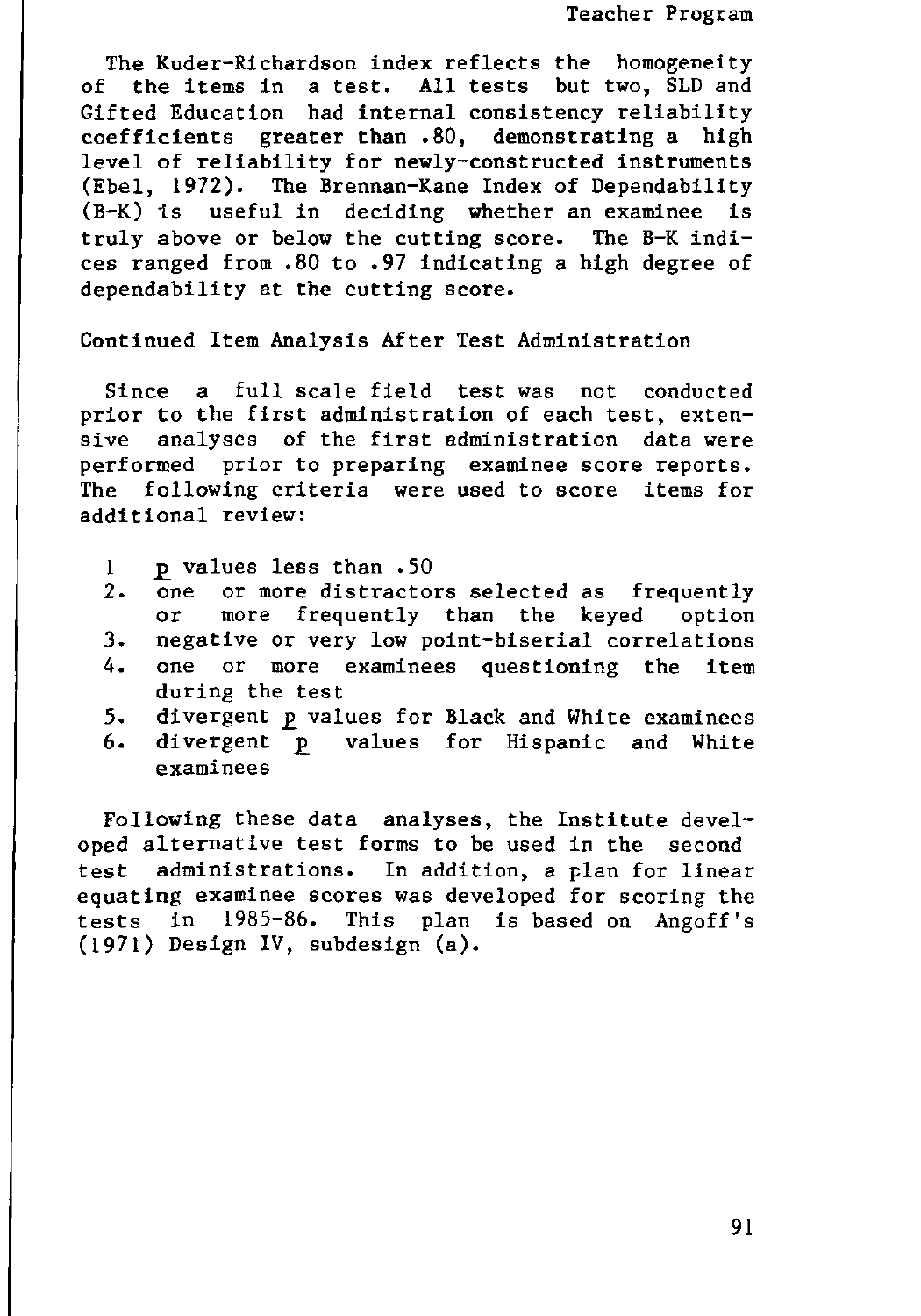### TABLE 2

#### **Means, Standard Deviations, and Reliability Statistics By Test**

|                                                                            |                                |                                      |                                      | <b>Reliability Statistics</b>   |                                 |                                      |  |  |
|----------------------------------------------------------------------------|--------------------------------|--------------------------------------|--------------------------------------|---------------------------------|---------------------------------|--------------------------------------|--|--|
| TEST                                                                       | N                              | м                                    | SD                                   | <b>KR-20</b>                    | B-K                             | SEM                                  |  |  |
| Art <sup>1</sup>                                                           | 282                            | 79.7                                 | 10.1                                 | .83                             | .79                             | 4.20                                 |  |  |
| <b>Business Education</b>                                                  | 560                            | 64.6                                 | 15.6                                 | .90                             | .93                             | 4.95                                 |  |  |
| Communication<br>Disorders <sup>®</sup>                                    | 316                            | 84.1                                 | 9.7                                  | .82                             | -78                             | 4.14                                 |  |  |
| Elementary Ed.                                                             | 7143                           | 71.9                                 | 14.7                                 | .90                             | .89                             | 4.65                                 |  |  |
| English                                                                    | 1734                           | 71.9                                 | 9.5                                  | .82                             | .80                             | 4.01                                 |  |  |
| <b>Exceptional Child</b>                                                   |                                |                                      |                                      |                                 |                                 |                                      |  |  |
| I. EMH<br>2. MH<br>$3.$ SLD                                                | 264<br>435<br>821              | 71.6<br>69.5<br>73.0                 | 11.3<br>12.9<br>9.5                  | .83<br>.87<br>.78               | .82<br>.87<br>75                | 4.66<br>4.66<br>4.47                 |  |  |
| Gifted Education                                                           | 375                            | 69.8                                 | 7.6                                  | .64                             | .84                             | 4.54                                 |  |  |
| Home Economics <sup>®</sup>                                                | 216                            | 88.3                                 | 12.4                                 | .87                             | .83                             | 4.24                                 |  |  |
| Mathematics:                                                               |                                |                                      |                                      |                                 |                                 |                                      |  |  |
| 1. Jr. Highb<br>2. Sr. High <sup>b</sup>                                   | 703<br>820                     | 52.1<br>73.1                         | 15.91<br>15.4                        | .95<br>.95                      | .96<br>.96                      | 4.21<br>3.78                         |  |  |
| Music                                                                      | 5.5                            | 69.5                                 | 9.2                                  | .82                             | .83                             | 3.91                                 |  |  |
| Reading <sup>*</sup>                                                       | 378                            | 88.3                                 | 12.4                                 | .87                             | .86                             | 4.55                                 |  |  |
| School Psychology*                                                         | 142                            | 79.4                                 | 11.7                                 | .86                             | .86                             | 437                                  |  |  |
| Science.                                                                   |                                |                                      |                                      |                                 |                                 |                                      |  |  |
| 1. Biology<br>2. Chemistry<br>3. Earth<br>4. General Science<br>5. Physics | 489<br>171<br>102<br>405<br>66 | 56.9<br>71.6<br>68.5<br>51.6<br>78.9 | 12.2<br>11.6<br>11.4<br>11.2<br>10.1 | .87<br>.90<br>.86<br>-83<br>.89 | .95<br>.89<br>.87<br>.97<br>.88 | 4.40<br>3.69<br>4.25<br>4.60<br>3.36 |  |  |
| Spanish                                                                    | 231                            | 72.5                                 | 10.0                                 | .89                             | .87                             | 3.31                                 |  |  |
|                                                                            |                                |                                      |                                      |                                 |                                 |                                      |  |  |

~, **Tests developed and** administered **in <sup>J</sup> 985-86.**  $\mathbf b$ 

**KR-20 and B-K indices for these tests were obtained from combined Sr. .' High Math data.**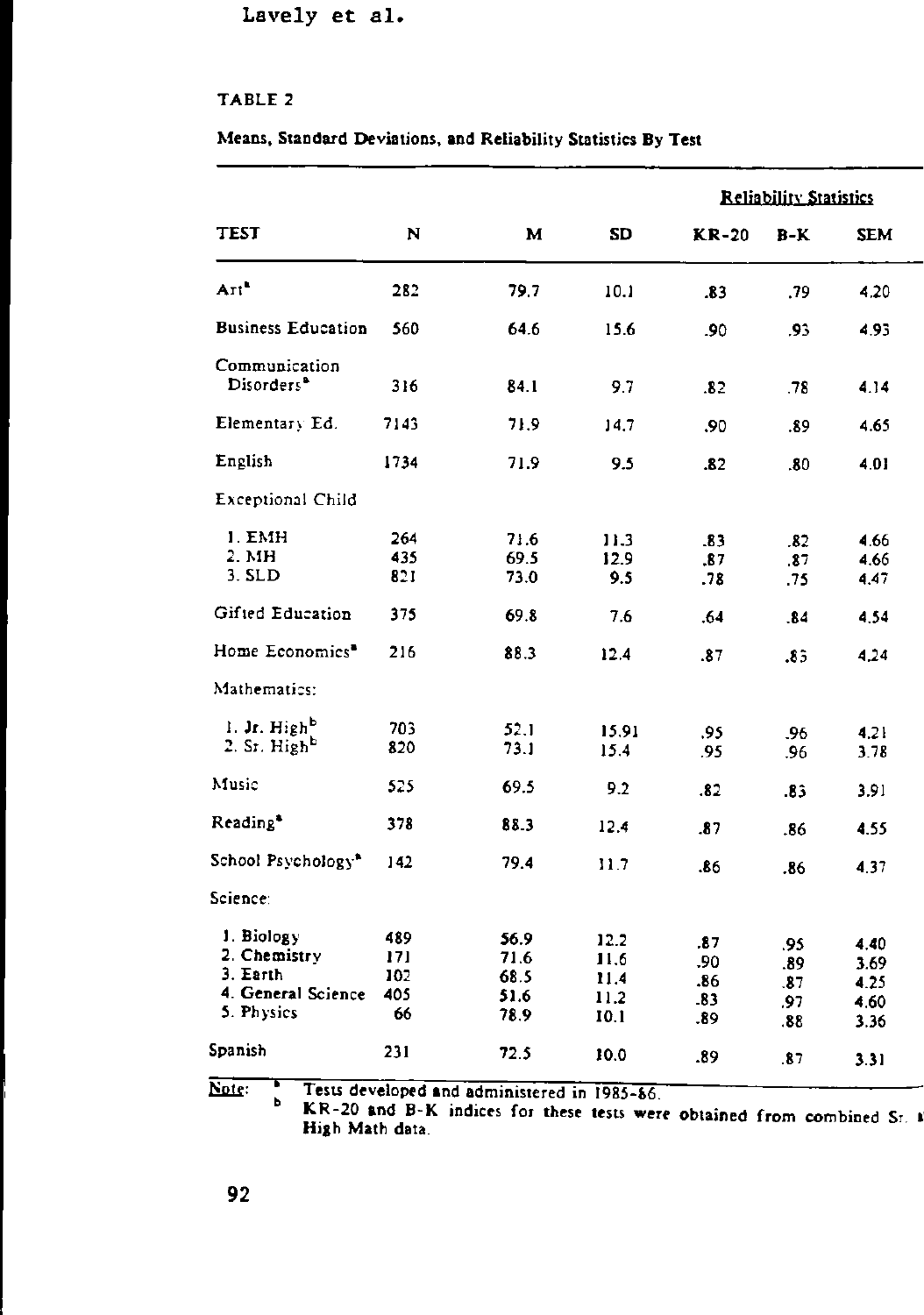## Characteristics of Florida's Associate Master Teachers from the 1984-85 Tests

The characteristics of those teachers who were designated as Associate Master Teachers for 1984-85 are reported in Table 3 by school district. Column 2 shows the number of teachers (N) in each district who took each examination and column 3 indicates the number of teachers in each district who<br>designated Associate Master Teachers (AMT). designated Associate Master Teachers (AMT). The remaining columns report the number of award recipients by gender (columns 4-5), ethnic group (columns 6-8), and areas and levels of certification (columns 9-10). Column 9 shows the number of Associate Master Teachers who are certified to teach in multiple areas (MCA), and column 10 shows the number certified to teach at multiple levels, i.e., both elementary and middle school or both middle and high school.

Note in the table that those designated as Associate Master Teachers were proportionally distributed throughout the state, with few exceptions, and that 91 percent of the group was classroom teachers. Through additional analyses, it was found that the mean number of years of teaching experience for Associate Master Teachers was 14.3, 12.6, and 4.5 years, total, in**state, and out-of-state, respectively. By comparison,** the mean number of years of teaching experience for teachers not earning this distinction was 14.6, 12.8, and 5.2, total, in-state, and out-of-state, respectively. These nearly identical profiles indicate that the amount of teaching experience per se does not alone significantly affect teachers' knowledge and skill in their content areas.

### Future Directions of Subject Area Teacher Testing in Florida

For many reasons, the Master Teacher Program was criticized during its first year of operation. Consequently, the Legislature required the Department of Education to oversee an independent evaluation of all aspects of the program. This was accomplished through a contract with MGT of America, Inc. of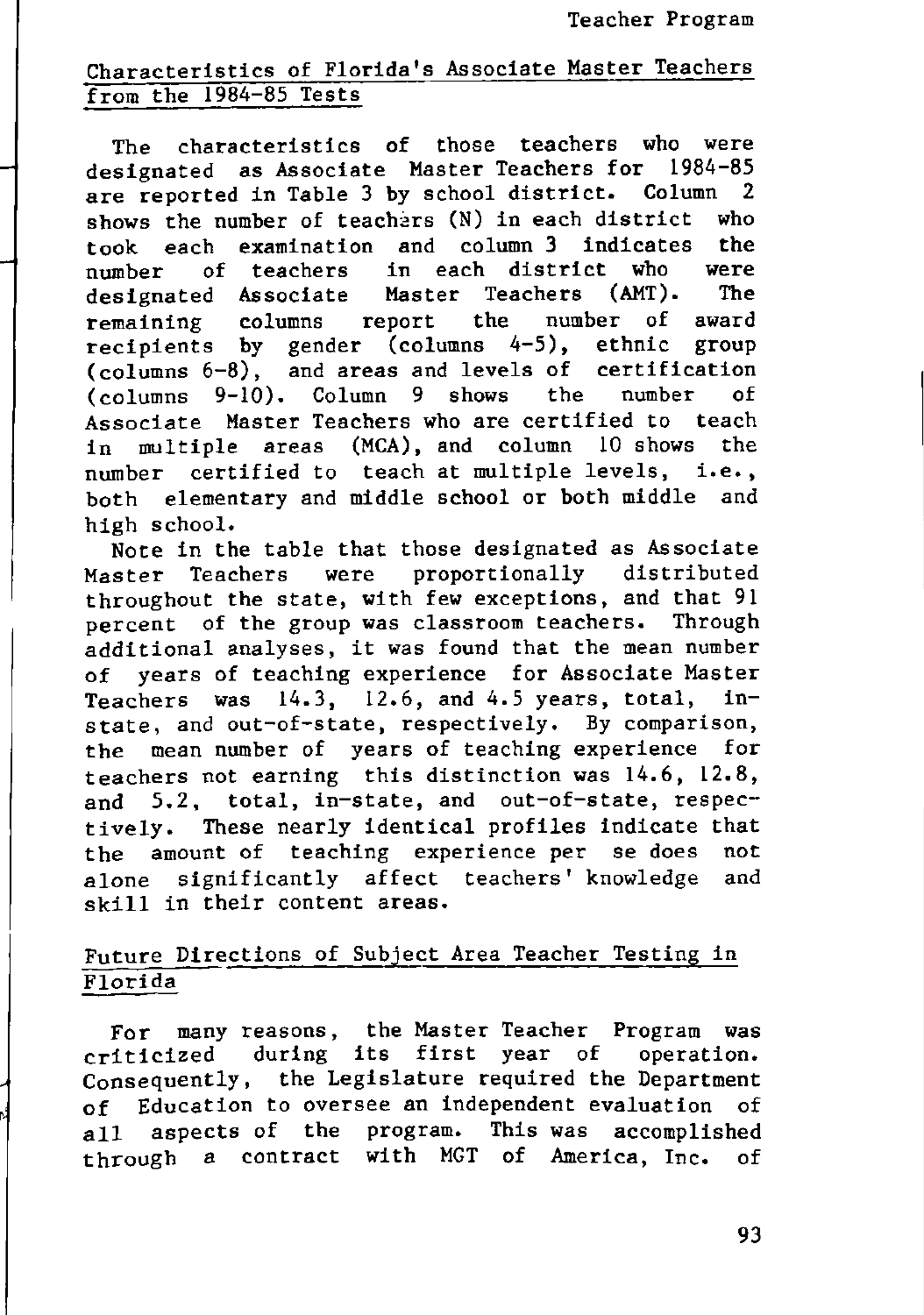### TABLE 3.

### Characteristics of Florida's Associate Master Teachers (1984-85)

|                 |                         | AMT            |                         | GENDER <sup>*</sup> |              |                | ETHNIC GROUP <sup>b</sup> |                | CERT."         |          |
|-----------------|-------------------------|----------------|-------------------------|---------------------|--------------|----------------|---------------------------|----------------|----------------|----------|
| DISTRICT        | N                       |                | м                       | F                   | в            | н              | W                         | MCA            | MCL            | % $CT^d$ |
| Alachua         | 40\$                    | 55             | 4                       | 51                  | 0            | $\mathbf{I}$   | 53                        | 43             | 19             | 94       |
| Baker           | 38                      | 7              | $\mathbf{I}$            | 6                   | ٥            | $\mathbf 0$    | 7                         | 4              | 3              | 71       |
| Bay             | 286                     | 40             | 5                       | 35                  | ٥            | 1              | 39                        | 31             | 21             | 88       |
| <b>Bradford</b> | 52                      | 11             | 3                       | 8                   | 0            | 0              | 11                        | 10             | 10             | 100      |
| Brevard         | 872                     | 102            | 18                      | 83                  | $\mathbf{1}$ | Ô              | 100                       | 72             | 58             | 94       |
| <b>Broward</b>  | 2335                    | 483            | 83                      | 397                 | 16           | 12             | 442                       | 357            | 279            | 88       |
| Calhoun         | 25                      | 2              | 0                       | 2                   | 0            | 0              | 2                         | 2              | $\overline{2}$ | 100      |
| Charlotte       | 71                      | 9              | 3                       | 6                   | 0            | 0              | 9                         | 8              | 8              | 56       |
| Citrus          | 136                     | 35             | 8                       | 27                  | 0            | 0              | 35                        | 65             | 18             | 91       |
| Cl <sub>3</sub> | 304                     | 30             | 5                       | 25                  | o            | 0              | 30                        | 19             | 13             | 95       |
| Collier         | 218                     | 17             | 5                       | 12                  | 0            | 0              | 17                        | 10             | 17             | 76       |
| Columbia        | 89                      | 14             | 3                       | $\mathbf{1}$        | Ō            | 0              | 14                        | Ħ              | 7              | 93       |
| Dade            | 2749                    | 394            | 104                     | 288                 | 11           | 39             | 333                       | 293            | 239            | 91       |
| Desoto          | 24                      | 1              | 0                       | L                   | 0            | 0              | ı                         | 1              | 1              | 100      |
| Dixie           | 16                      | ı              | 0                       | ı                   | Û            | 0              | 1                         | 0              | 0              | 100      |
| Duval           | 1153                    | 130            | 16                      | 114                 | 8            | ı              | 130                       | 94             | 72             | 92       |
| Escambia        | 816                     | 241            | 51                      | 189                 | 14           | I              | 234                       | 160            | 130            | 84       |
| Flagler         | 21                      | 6              | 0                       | 6                   | I            | 0              | 5                         | 5              | 5              | 50       |
| Franklin        | 20                      | $\overline{a}$ | 0                       | 2                   | 0            | 0              | 2                         | $\overline{c}$ | 2              | 50       |
| Gadsden         | 77                      | 8              | 2                       | 6                   | 0            | 0              | 8                         | 6              | 4              | 100      |
| Gilchrist       | 8                       | 3              | 2                       | ı                   | 0            | 0              | 3                         | Ż              | $\overline{z}$ | 100      |
| Giades          | $\overline{\mathbf{3}}$ | 0              | n/a                     | n/a                 | n/a          | n/a            | n/a                       | n/2            | n/a            | n/a      |
| Gulf            | 11                      | 1              | 0                       | ı                   | 0            | 0              | J                         | ĵ              | ı              | 0        |
| Hamilton        | 14                      | 1              | 0                       | I                   | 0            | 0              | I                         | ı              | I              | 100      |
| Hardee          | 40                      | 5              | $\overline{a}$          | 3                   | 0            | 0              | 5                         | ż              | 2              | 100      |
| Hendry          | 58                      | 12             | 3                       | 9                   | 0            | 0              | 12                        | 9              | 6              | 100      |
| Hernando        | 68                      | 15             | 3                       | 12                  | 0            | 0              | 15                        | 11             | 9              | 80       |
| Highland        | 103                     | 7              | 3                       | 4                   | 1            | 0              | 6                         | 6              | 5              | 86       |
| Hillsborough    | 1353                    | 261            | 48                      | 212                 | 6            | 16             | 239                       | 175            | 139            | 93       |
| Holmes          | 35                      | 2              | $\overline{\mathbf{2}}$ | 0                   | 0            | 0              | 2                         | 2              | 1              | 100      |
| Indian River    | 138                     | 30             | 3                       | 27                  | 0            | 0              | 30                        | 22             | 19             | 93       |
| Jackson         | 147                     | $\mathbf{1}$   | 1                       | 10                  | 0            | 0              | Ħ                         | 7              | 7              | 91       |
| Jefferson       | 8                       | 0              | n 'a                    | n/a                 | n/a          | n <sub>2</sub> | n/a                       | n/a            |                |          |
| Lafayette       | 14                      | 3              | 0                       | 3                   | 0            | 0              | 3                         | 2              | n/a            | n/2      |
| Lake            | 245                     | 22             | 5                       | 17                  | 0            | 0              | 22                        | 12             | 1              | 100      |
| Lee             | 394                     | 69             | 16                      | 53                  | 0            | 0              | 69                        | 49             | 8              | 95       |
| Leon            | 254                     | 109            | 20                      | 88                  | 6            | 2              | 99                        | 87             | 34             | 95       |
| Levv            | 59                      | 3              | 0                       | 3                   | 0            | 0              | 3                         |                | 74             | 91       |
| Liberty         | 19                      | ł              | 0                       | 1                   | ٥            | 0              |                           | 2              | $\overline{z}$ | 100      |
| Madison         | 24                      | 3              | $\overline{2}$          | ı                   | 0            | O              | 1<br>3                    | 1              | $\mathbf{I}$   | 100      |
| Manatee         | 413                     | 68             | 15                      | 53                  | 0            | 0              |                           | $\overline{2}$ | $\overline{2}$ | 100      |
| Marion          | 319                     | 72             | 15                      | 57                  | 6            | ٥              | 68                        | 44             | 30             | 93       |
|                 |                         |                |                         |                     |              |                | 66                        | 55             | 40             | 88       |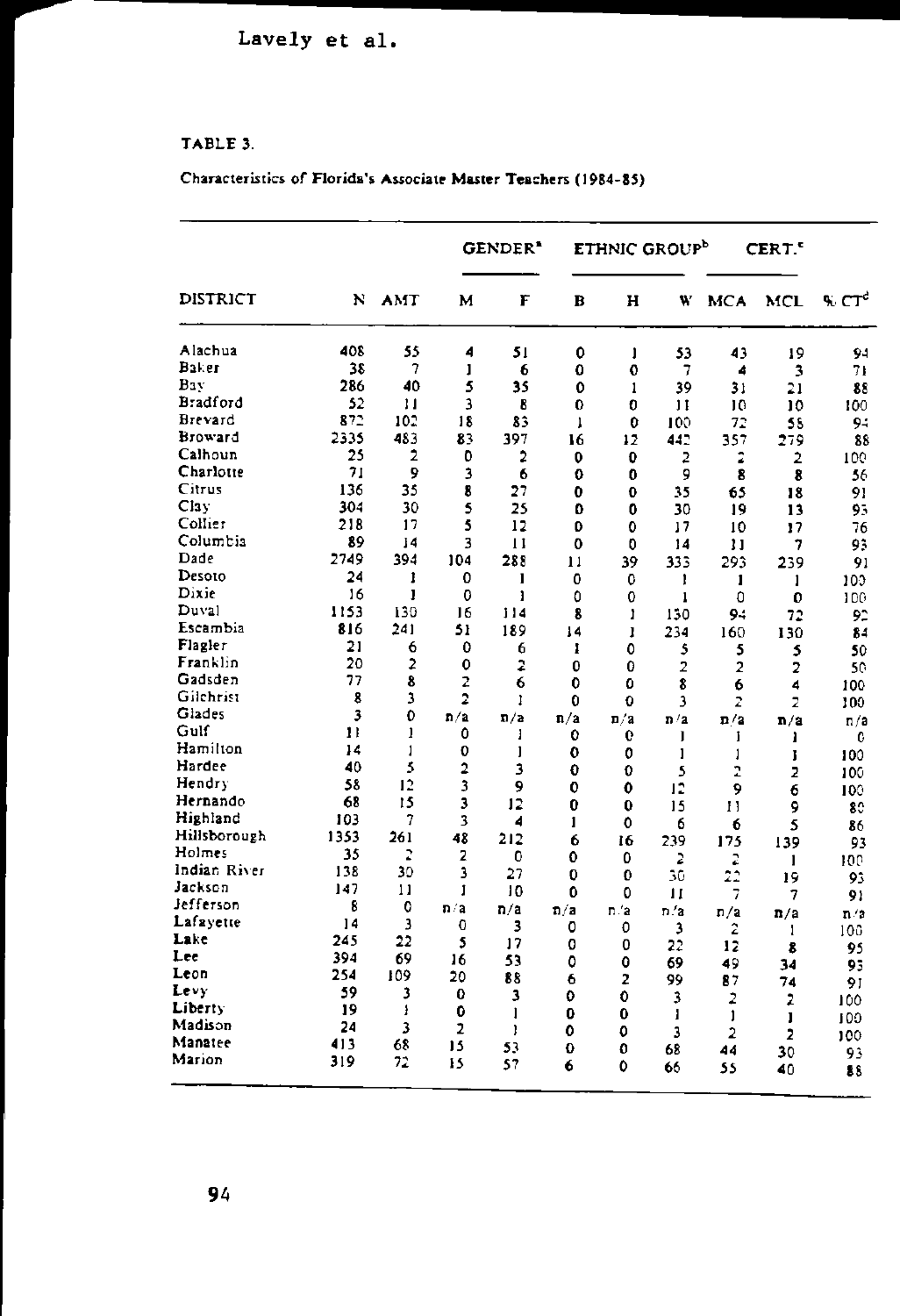### TABLE 3. (Continued)

# Characteristics of Florida's Associate Master Teachers (1984-85)

|                                  |         |                |                | <b>GENDER</b> <sup>*</sup> |                     |                         | ETHNIC GROUP <sup>b</sup> |                         | C <sub>IRI</sub> |                          |
|----------------------------------|---------|----------------|----------------|----------------------------|---------------------|-------------------------|---------------------------|-------------------------|------------------|--------------------------|
| DISTRICT                         | ĸ       | <b>AMT</b>     | м              | F                          | в                   | H                       | W                         | <b>MCA</b>              | <b>MCL</b>       | $A$ $C$ $T$ <sup>d</sup> |
|                                  | 113     | 11             | 2              | 9                          | 0                   | 0                       | $\mathbf{11}$             | 9                       | 9                | 100                      |
| Martin                           | 149     | 29             | 5              | 24                         | 0                   | $\mathbf{0}$            | 78                        | 78                      | 15               | 93                       |
| Monroe<br>Nassua                 | 90      | 11             | $\overline{2}$ | 9                          | O                   | 0                       | 11                        | 8                       | 6                | 91                       |
| Okaloosa                         | 393     | 84             | 11             | 72                         | 0                   | ı                       | 82                        | 13                      | 52               | 100                      |
| Okechobee                        | 52      | 6              | $\mathbf 0$    | 6                          | 0                   | 0                       | 6                         | 5                       | 4                | 100                      |
| Orange                           | 930     | 204            | 44             | 159                        | $\mathbf 0$         | 3                       | 201                       | 140                     | 118              | 95                       |
| Osceola                          | 84      | 13             | $\mathbf 0$    | 13                         | $\mathbf 0$         | 0                       | 13                        | 9                       | 6                | 100                      |
| Palm Beach                       | 697     | 89             | 19             | 71                         | 6                   | $\overline{\mathbf{z}}$ | 80                        | 70                      | 55               | 87                       |
| Pasco                            | 362     | 75             | 17             | 60                         | $\ddot{\mathbf{0}}$ | $\mathbf 0$             | 75                        | 58                      | 51               | 89                       |
| Pinellas                         | 763     | 151            | 33             | 118                        | 2                   | 2                       | 145                       | 106                     | 83               | 88                       |
| Pclk                             | 9.2     | 99             | 73             | 76                         | 2                   | 0                       | 97                        | 68                      | 51               | 99                       |
| Putnam                           | 149     | 29             | 9              | 20                         | 0                   | 0                       | 29                        | 20                      | 19               | 83                       |
| St. John                         | 111     | 23             | 5              | 18                         | 0                   | 0                       | 23                        | 15                      | £                | 87                       |
| St. Lucie                        | 14.2    | 16             | 3              | 13                         | ı                   | 0                       | 15                        | $\mathbf{1}$            | 9                | 82                       |
| Santa Rosa                       | 193     | 41             | 10             | 31                         | Ō                   | 0                       | 41                        | 30                      | 28               | 95                       |
|                                  | 296     | 63             | 14             | 49                         | $\mathbf 0$         | $\mathbf{0}$            | 63                        | 50                      | 38               | 95                       |
| Sarasota                         | 554     | 96             | 21             | 75                         | ı                   | 0                       | 95                        | 72                      | 61               | 95                       |
| Seminole                         | 38      | 5              | г              | 4                          | 0                   | 0                       | 5                         | 3                       | Ż                | 80                       |
| Sumter                           | 52      | 8              | ı              | $\overline{z}$             | $\Omega$            | $\mathbf 0$             | 8                         | 4                       | 4                | 100                      |
| Suwannee                         | 36      | 8              | 3              | 5                          | $\mathbf{0}$        | $\mathbf 0$             | 8                         | 5                       | 5                | 100                      |
| Taylor                           | t       | ł              | $\Omega$       | ı                          | $\bf{0}$            | 0                       | ł.                        | ı                       | 1                | 100                      |
| Union                            | 396     | 70             | 14             | 56                         | I                   | $\mathbf 0$             | 69                        | 57                      | 48               | 97                       |
| Volusia                          | 54      | 8              | $\mathbf 0$    | 8                          | $\mathbf 0$         | 0                       | 8                         | 7                       | 5                | 88                       |
| Wakulla                          | 34      | 8              | $\overline{a}$ | 6                          | $\overline{2}$      | 0                       | 6                         | 5                       | 5                | 100                      |
| Walton                           | 25      | 4              | 0              | 4                          | 0                   | 0                       | 4                         | 4                       | 3                | 100                      |
| Washington                       | 28      | 6              | 2              | 4                          | 1                   | 0                       | 5                         | 4                       | 4                | 83                       |
| Fl. S. F. Blind                  | 11      | 3              | ı              | $\overline{z}$             | 0                   | 0                       | 3                         | $\overline{z}$          | Ż                | 100                      |
| P. K. Young L.                   | 8       | 2              | I              | ı                          | 0                   | $\Omega$                | $\overline{c}$            | $\overline{\mathbf{c}}$ | $\ddot{z}$       | $100 -$                  |
| Florida Sch. Deaf                |         | $\overline{c}$ | $\Omega$       | $\overline{2}$             | $\mathbf 0$         | 0                       | 2                         | $\overline{a}$          | $\mathbf{I}$     | 100                      |
| A. D. Henderson<br>Florida A & M | 13<br>5 | 0              | n/a            | n/a                        | n/n                 | $\mathbf{n}/\mathbf{a}$ | n/a                       | n/a                     | n 'a             | $n$ $'z$                 |
| <b>TOTAL</b>                     | 20,171  | 3,451          | 691            | 2.749                      | 86                  | 81                      | 3.248                     | 2,504                   | 1,987            | 91                       |

 $\overline{\text{NOTE}}$ 

Gender categories: Male (M) and Female (F). r

Ethnic groups: Black (B), Hispanic (H), and Whites (W). Ъ

Certification categories: Multiple Certification Areas (MCA) and Multiple Cer- $\mathbf{c}$ tification Levels (MCL).

d Percent of AMT's who are classroom teachers.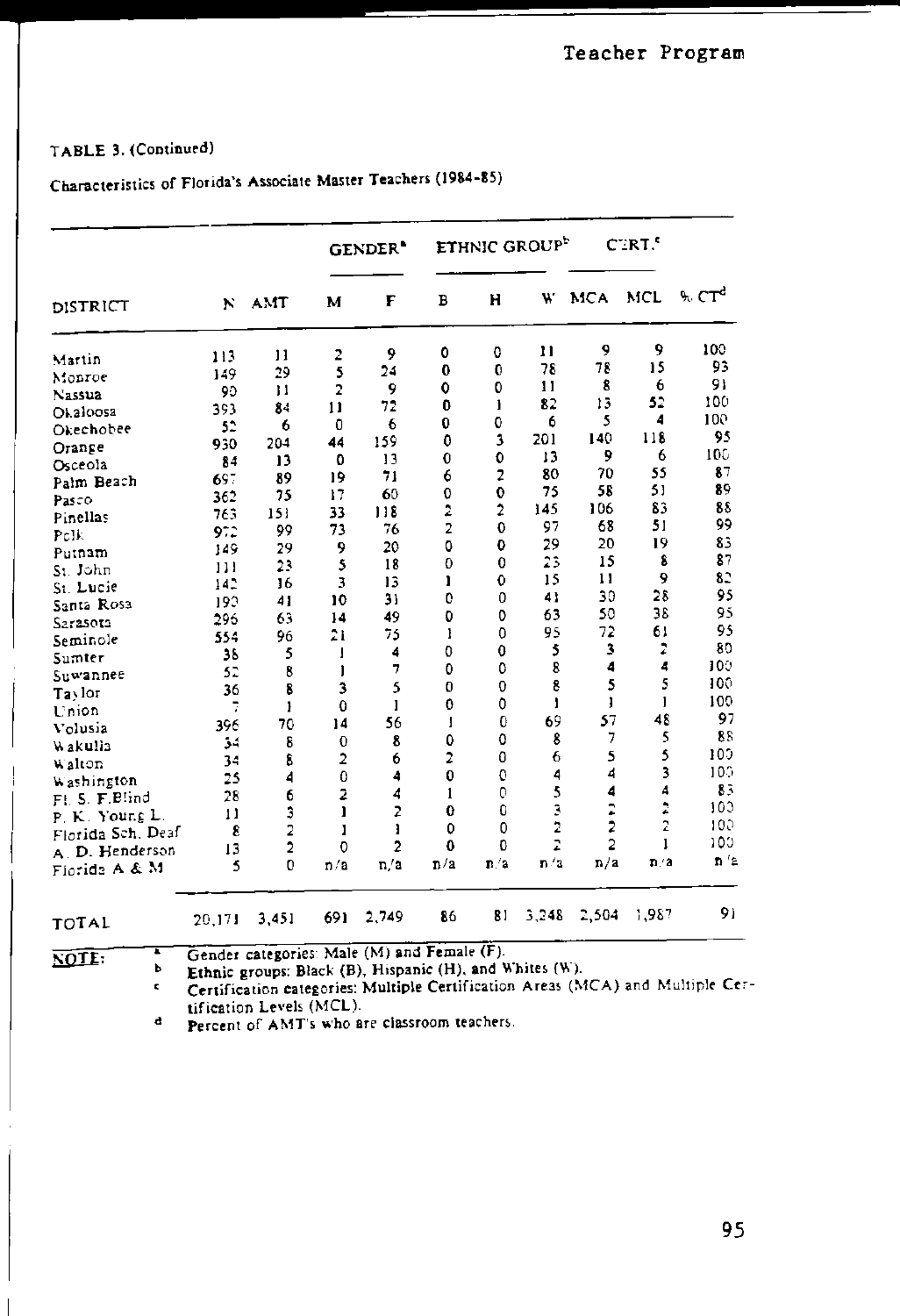Tallahassee, Florida. These independent evaluators concluded, basically, that the idea of merit pay for teachers is workable and that the Legislature should continue to move in that direction.<br>Subsequently, the 1986 Legisl

Legislature enacted the Raymond B. Stewart Career Achievement Program for Teachers. This program will go into effect July I, 1987 and will include subject area examinations, **classroom performance evaluations, peer evaluations,** and supervisor evaluations. In addition, the Legis-<br>lature enacted a new teacher certification statute enacted a new teacher certification statute that requires subject examinations in each area of specialty. The Institute for Instructional Research and Practice will continue to be involved in the development of tests to measure teachers' subject matter knowledge in the Career Achievement Program as well as in the certification program. The new program will continue the state's commitment to improving instructional practices in public schools in Florida.

### References

- Brennan, R. L., & Kane, M. T. (1977). An index of dependability for meeting tests. Educational Measurement, 14, 277-289. Journal of
- Ebel, R. L. (1972). Essentials of educational measurement. Englewood Cliffs, NJ. Prentice-Hall, Inc., 318.
- Goodison, M. (1986). Teacher testing: improving the outcomes. Paper presented at the annual meeting of the American Educational Research Association, San Francisco, CA.
- IIRP (1984a). Domain Plan, University of Florida. South
- IIRP (1984b). Test Blueprint Review Form, University of South Florida.
- IIRP (1984c). Item Specifications Review **Form,** University of South Florida.
- IIRP (1984d). Internal Review Form for Multiple Choice Items, University of South Florida.
- IIRP (1986). Statements From External Consultants. In The Florida Master Teacher Program: development